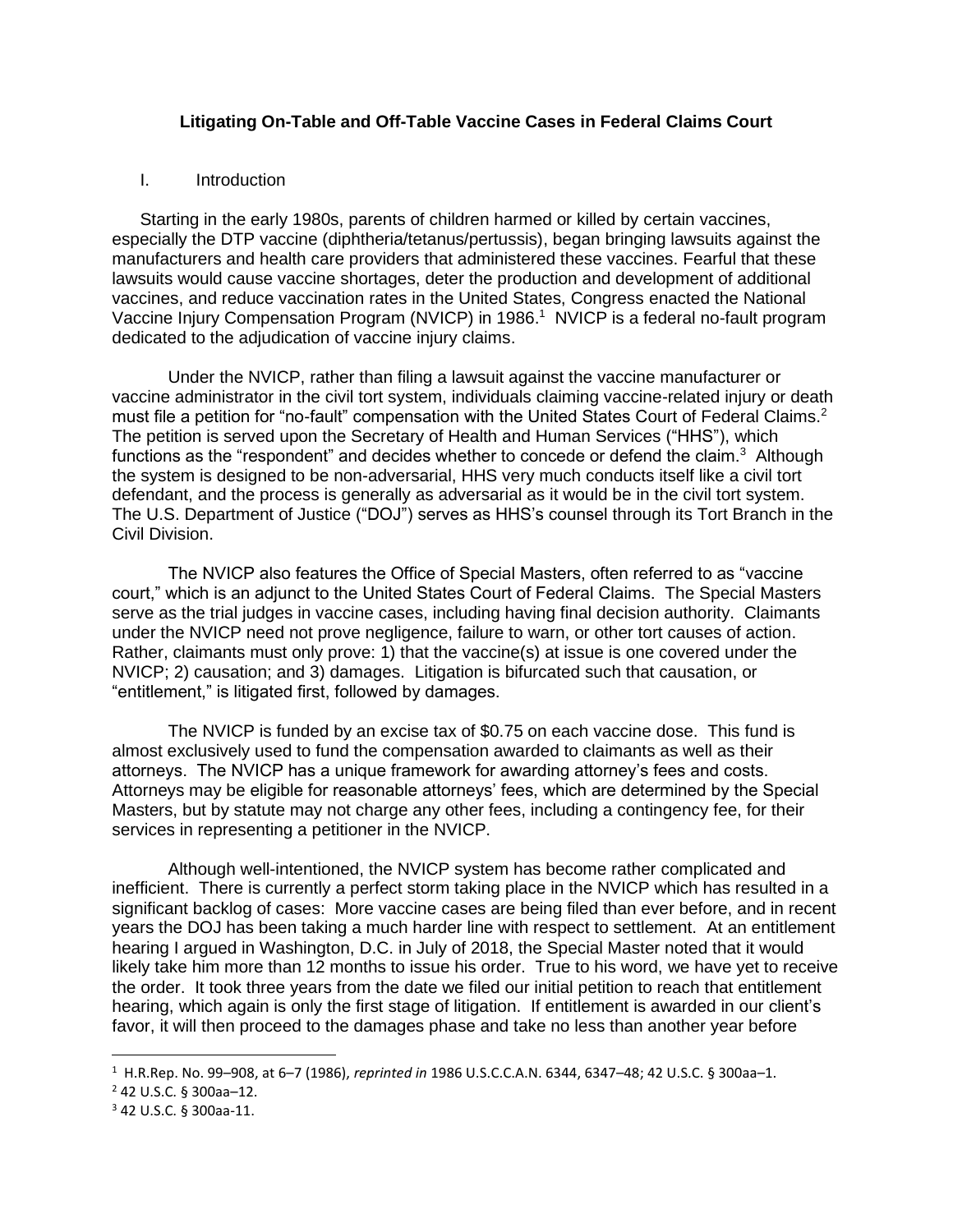reaching full and final resolution, assuming there are no appeals. There are plenty of instances in which a single case has taken more than 10 years to be fully adjudicated.

II. Initial Considerations and Pre-Requisites to Filing a Petition

Before filing a petition for vaccine injury, one must first ensure that the vaccines at issue are covered under the NVICP. In total, sixteen vaccines are now covered.<sup>4</sup> If the vaccine at issue is covered, then the next step is to ensure that the effects of the injury either: 1) lasted for more than six months after the vaccination; 2) resulted in inpatient hospitalization and surgical intervention; or 3) resulted in death.<sup>5</sup> There are also filing deadlines to consider.<sup>6</sup> For instances of injury, petitions generally must be filed within three years after the first system or manifestation of onset or of the significant aggravation of the injury. For instances of death, petitions generally must be filed within two years of passing and within four years of the first symptom or manifestation of onset or of the significant aggravation of the injury from which the death resulted.

If the above pre-requisites are met, one should next refer to the Vaccine Injury Table to determine whether the injuries at issue will be considered "on-table" or "off-table."7 The NVIPC provides two separate mechanisms though which a party may establish that an injury was caused by a vaccine. First, a causal connection between vaccine and injury is rebuttably presumed if the administration of the vaccine and the particular injury are related in time as specified in the Vaccine Injury Table of 42 U.S.C. § 300aa–14.<sup>8</sup> This is commonly referred to as an "on-table" case. Conversely, if the injury is not listed in the Table, or if its symptoms are not evident within the time frame specified by the Table, the petitioner faces a more demanding evidentiary burden and a much lengthier and complicated road to recovery. This is commonly referred to as an "off-table" case. An "off-table" petitioner bears the burden of proving that the vaccine was the actual cause of the injury. $9$  As the United States Court of Appeals has noted, "[g]iven the vagaries of human illnesses, particularly in young children, that is not always an easy burden to carry."<sup>10</sup>

## III. Litigating Off-Table Cases and the Three *Althen* Factors

To prove actual causation in an off-table injury case, the petitioner must show by a preponderance of evidence that the vaccination brought about the injury by providing: "(1) a medical theory causally connecting the vaccination and the injury; (2) a logical sequence of cause and effect showing that the vaccination was the reason for the injury; and (3) a showing of a proximate temporal relationship between the vaccination and the injury."<sup>11</sup> Establishing causation via these three *Althen* factors is often the main challenge in any off-table vaccine case; however, be aware that HHS will often challenge diagnosis as well.

An off-table petitioner must provide a reputable medical or scientific explanation that pertains specifically to the petitioner's case, although the explanation need only be "legally

<sup>4</sup> https://www.hrsa.gov/vaccine-compensation/covered-vaccines/index.html.

<sup>5</sup> 42 U.S.C. § 300aa-11.

 $6$  42 U.S.C. § 300aa-16(a)(2).

<sup>7</sup> https://www.hrsa.gov/sites/default/files/vaccinecompensation/vaccineinjurytable.pdf.

 $842$  U.S.C. §§ 300aa-11(c)(1)(C)(i), 300aa-13(a)(1).

 $9$  42 U.S.C. § 300aa-11(c)(1)(C)(ii).

<sup>10</sup> *Munn v. Sec. of Dep't of Health and Human Servs.,* 970 F.2d 863, 865 (Fed.Cir.1992).

<sup>11</sup> *Althen v. Sec'y of Health & Human Servs.*, 418 F.3d 1274, 1278 (Fed.Cir.2005).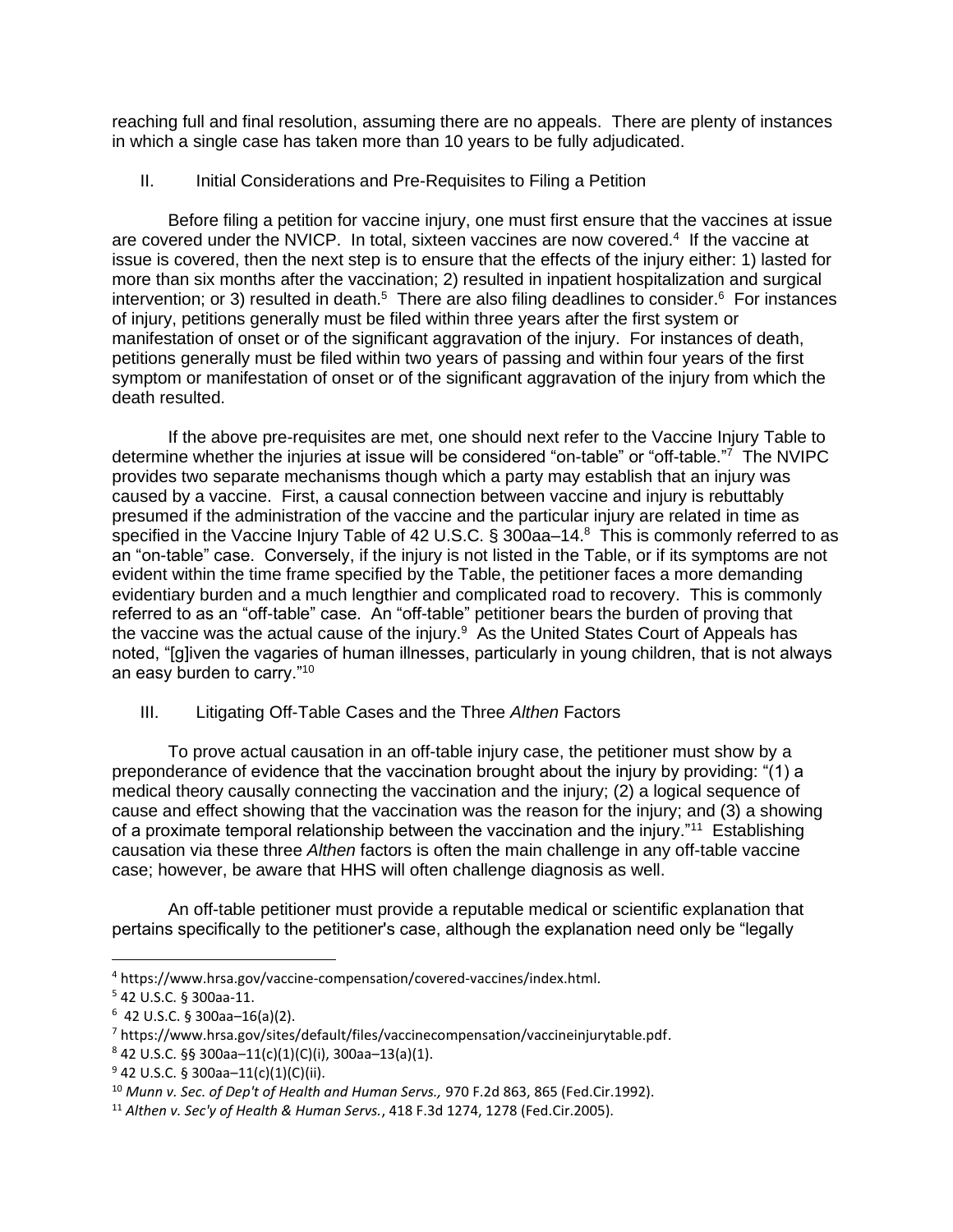probable, not medically or scientifically certain."<sup>12</sup> Proof of causation must be established by a preponderance of the evidence.<sup>13</sup> Expert testimony is almost always required to prove causation in an off-table case. Vaccine Rules of the United States Court of Federal Claims Rule 8(b)(1) "provides that the special master will 'consider all *relevant and reliable* evidence.' (emphasis added). By inclusion of the terms 'relevant and reliable,' Vaccine Rule 8(b)(1) necessarily contemplates an inquiry into the soundness of scientific evidence to be considered by special masters."<sup>14</sup> While Special Masters may look to the *Daubert* standards in evaluating expert testimony, be aware that they do not control the Special Master's analysis.

It is especially important in vaccine cases to carefully review the medical records before filing a petition because the records are given great weight in vaccine court. "It has generally been held that oral testimony which is in conflict with contemporaneous documents is entitled to little evidentiary weight."<sup>15</sup> "[M]edical records and medical opinion testimony are favored in vaccine cases, as treating physicians are likely to be in the best position to determine whether 'a logical sequence of cause and effect show[s] that the vaccination was the reason for the injury."<sup>16</sup>

Regarding the three *Althen* prongs, Petitioners cannot be required to show "epidemiologic studies…the presence of pathological markers or genetic disposition, or general acceptance in the scientific or medical communities to establish a logical sequence of cause and effect."<sup>17</sup> Causation is determined on a case-by-case basis, with "no hard and fast *per se*  scientific or medical rules."<sup>18</sup> Close calls regarding causation must be resolved in favor of the petitioner.<sup>19</sup>

If the petitioner can establish a prima facie case by meeting the three *Althen* factors, then the petitioner is entitled to compensation unless the respondent can put forth preponderant evidence that petitioner's injury was in fact caused by factors unrelated to the vaccine.<sup>20</sup> As the *Althen* court noted, Congress's intent was that vaccine awards be made "quickly, easily, and with certainty and generosity" even if this results in "compensation to some children whose illness is not, in fact-vaccine-related."<sup>21</sup> "This purpose would not be served by allowing the Secretary to avoid an award by offering 'speculative or hypothetical matters or explanations' of alternate causation…"<sup>22</sup>

Causation, or "entitlement," can be established by concession or via court order after a contested hearing. Once established, the case then proceeds to the damages phase. The damages available in NVICP fall generally into four categories: 1) pain and suffering, which is

<sup>12</sup> *Knudsen v. Sec'y of Health & Human Servs.,* 35 F.3d 543, 548–49 (Fed.Cir.1994).

 $13$  42 U.S.C. § 300aa-13(a)(1)(A).

<sup>14</sup> *Cedillo v. Sec'y of Health & Human Servs.*, 617 F.3d 1328, 1338–39 (Fed. Cir. 2010).

<sup>15</sup> *Murphy v. Sec'y, HHS,* 23 Cl.Ct. 726, 733 (1991), *aff'd,* 968 F.2d 1226 (Fed.Cir.1992) omitted); *see also Cucuras v. Sec'y, HHS*, 993 F.2d 1525, 1528 (Fed.Cir.1993) (medical records are generally trustworthy evidence).

<sup>16</sup> *Capizzano v. Sec'y of Health & Human Servs.*, 440 F.3d 1317, 1326 (Fed. Cir. 2006).

<sup>17</sup> *Capizzano,*440 F.3d at 1325.

<sup>18</sup> *Knudsen v. Sec'y, HHS,* 35 F.3d 543, 548 (Fed.Cir.1994).

<sup>19</sup> *Althen,* 418 F.3d at 1280.

<sup>20</sup> *Whitecotton v. Sec'y of HHS*, 17 F. 3d 374, 376 (Fed. Cir. 1994) *rev'd on other grounds sub nom. Shalala v. Whitecotton*, 514 U.S. 268 (1995); *see also Walther v. Sec'y of HHS*, 485 F. 3d 1146, 1151 (Fed. Cir. 2007).

 $21$  H.R.Rep. No. 908, 99th Cong. 2d Sess. 3 (1986), reprinted in 1986 U.S.C.C.A.N. 6287, 6344.

<sup>22</sup> *Whitecotton*, 17 F.3d 374, 378.